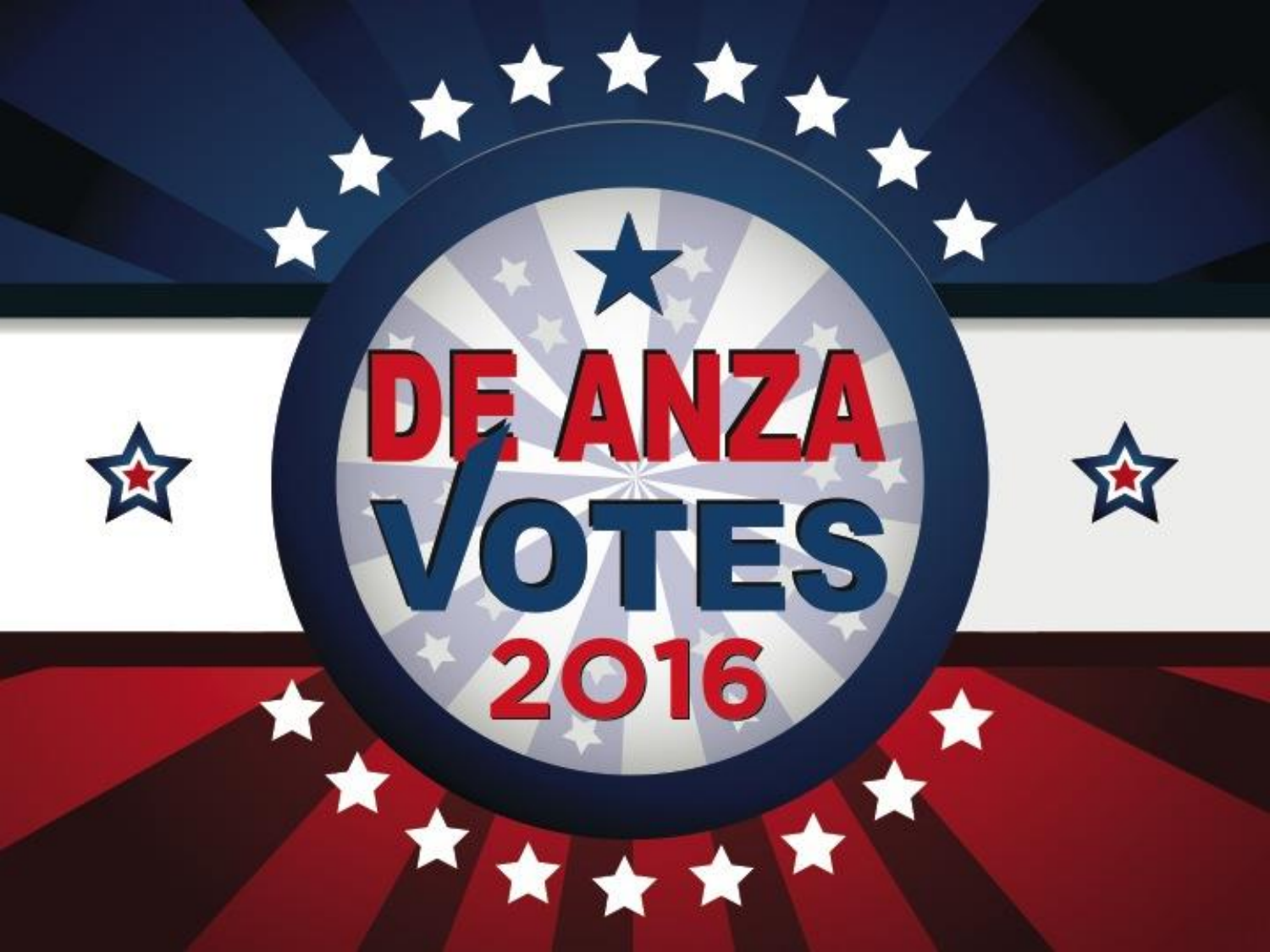

# Mission Statement

De Anza College provides an academically rich, multicultural learning environment that challenges students of every background to develop their intellect, character and abilities; to realize their goals; and to be socially responsible leaders in their communities, the nation and the world. The college engages students in creative work that demonstrates the knowledge, skills and attitudes contained within the college's Institutional Core Competencies:

- Communication and expression
- Information literacy
- Physical/mental wellness and personal responsibility
- Civic capacity for global, cultural, social and environmental justice
- Critical thinking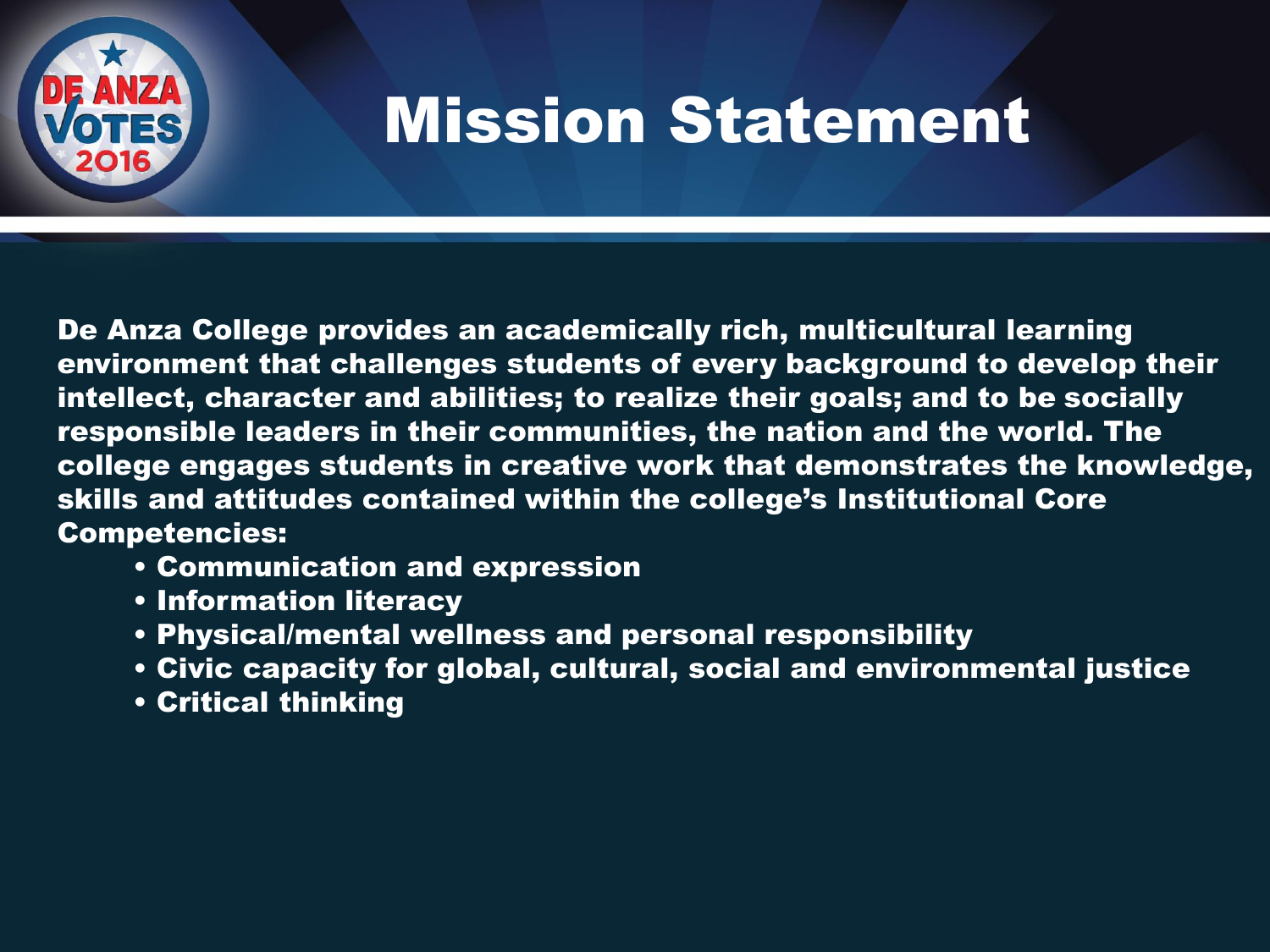

# Strategic Planning Institutional Initiatives

### **≻ Outreach**

 $\triangleright$  Individualized Attention to Student Retention and Success

## $\overline{\triangleright}$  Equity

#### $\triangleright$  Community and Civic Engagement

- Educational Master Plan, 2015-2020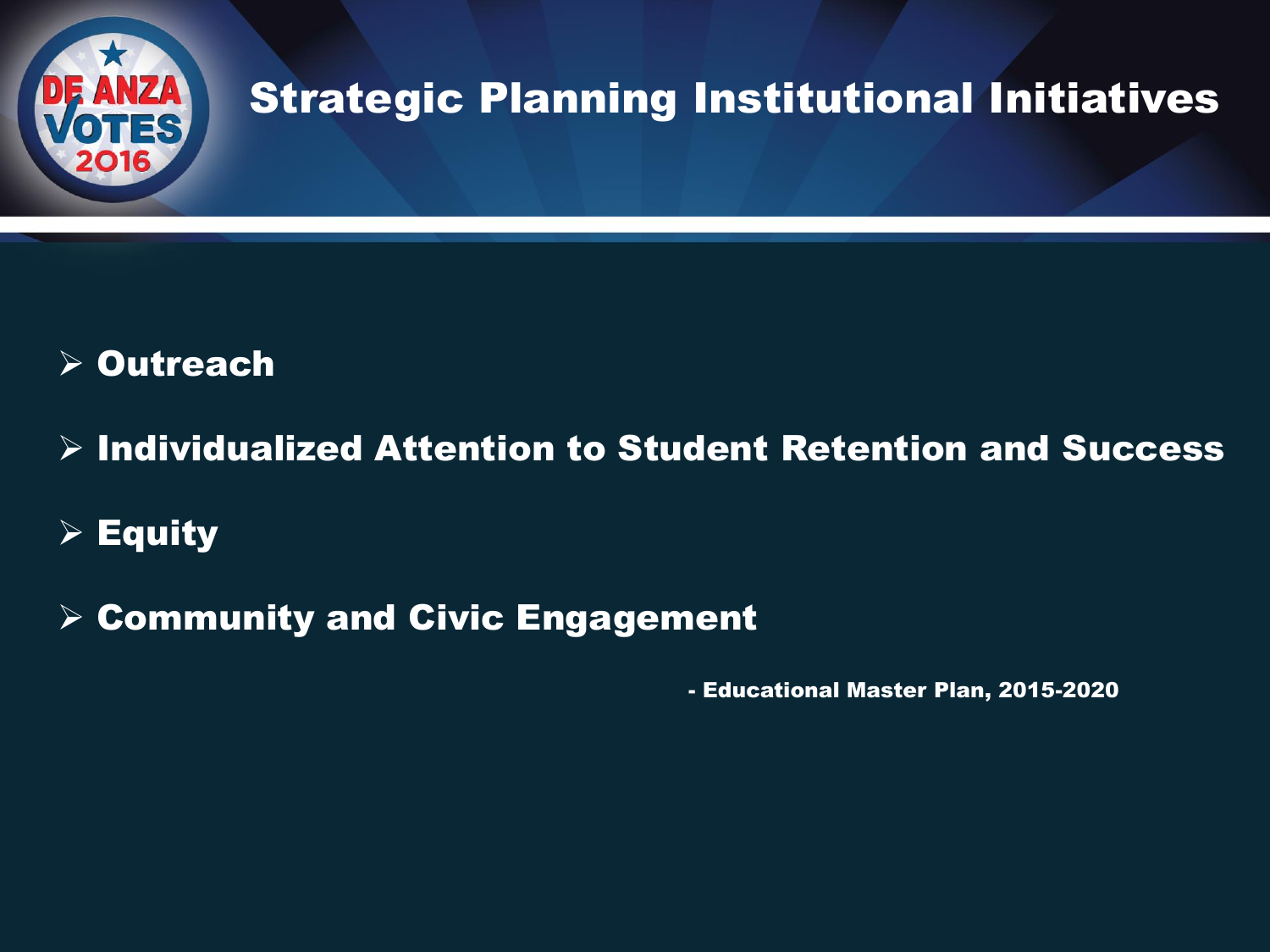

Institutional Core Competencies: How much has your experience at this college contributed to your knowledge, skills, and personal development in the following areas?

Understanding people of other racial and ethnic backgrounds

Understanding the significance of both environmental sustainability and social justice

Contributing to the welfare of your  $\frac{1}{50\%}$ community

Participating in the democratic process

> Very Much/ Quite a Bit



Don't Know/Does not Apply not graphed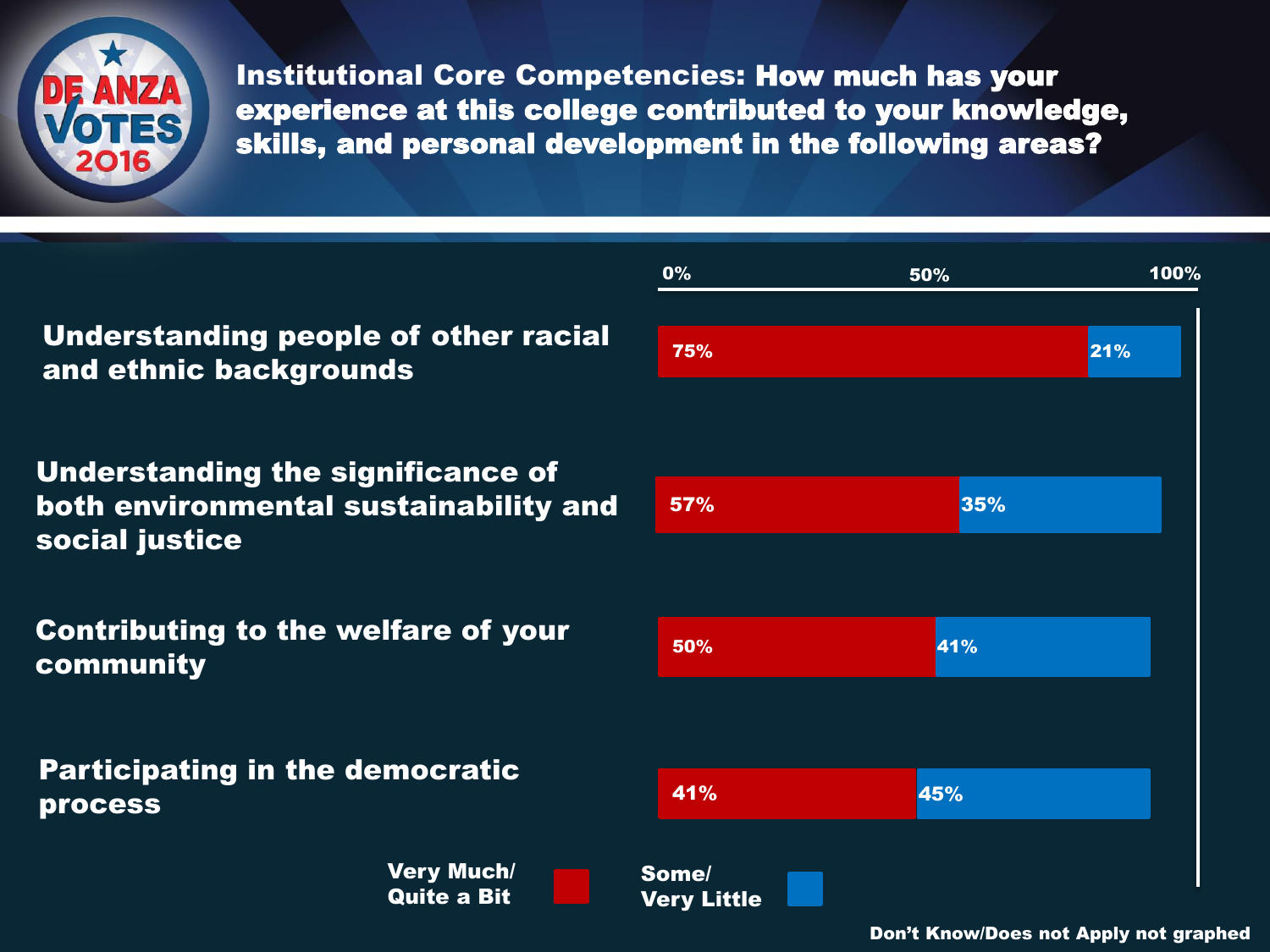

#### Community and Civic Engagement Survey

I have the tools necessary to communicate with someone whose views are different than my own.

I have the tools to seek out information in order to develop an informed position on a social or political issue.

**I can be a part of something bigger I** 61% than myself to effect change.

Involvement in community or campus The causes is important to me.

> Strongly Agree/ Agree

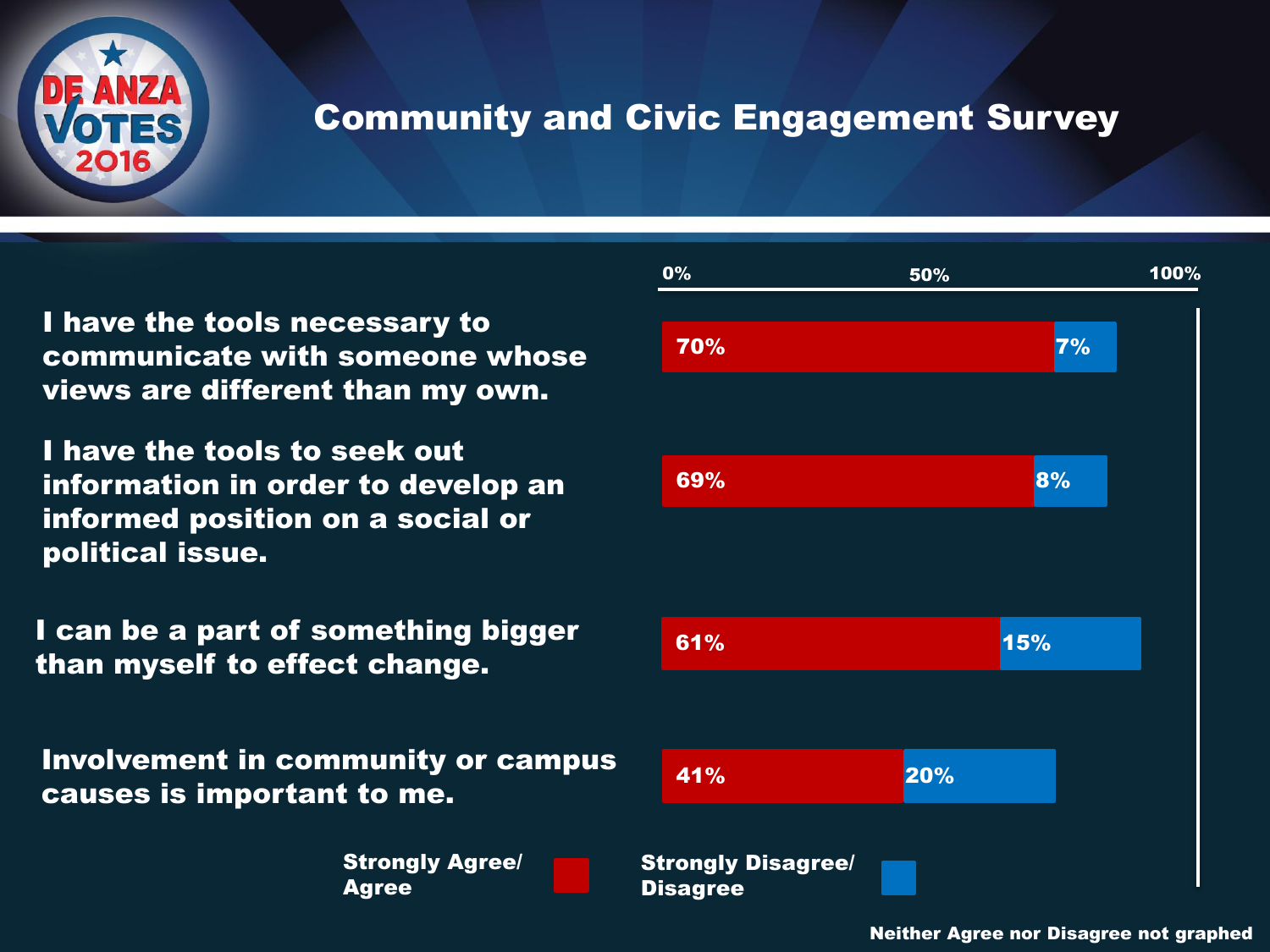

#### I see myself as:

Someone who can speak out for themselves and others

Someone who has something to offer the world

Part of a community outside this college

An individual who can have an impact on what happens in this country

> Strongly Agree/ Agree

 $\,$  0%  $\,$  50%  $\,$  50%  $\,$  100%  $\,$ 60% 52% Strongly Disagree/ **Disagree** 14% 17% 75% 11% <mark>11% 11% 11% 11% 11% 11% 11%</mark> 77% 77% 77% 77% 77% 77%

Neither Agree nor Disagree not graphed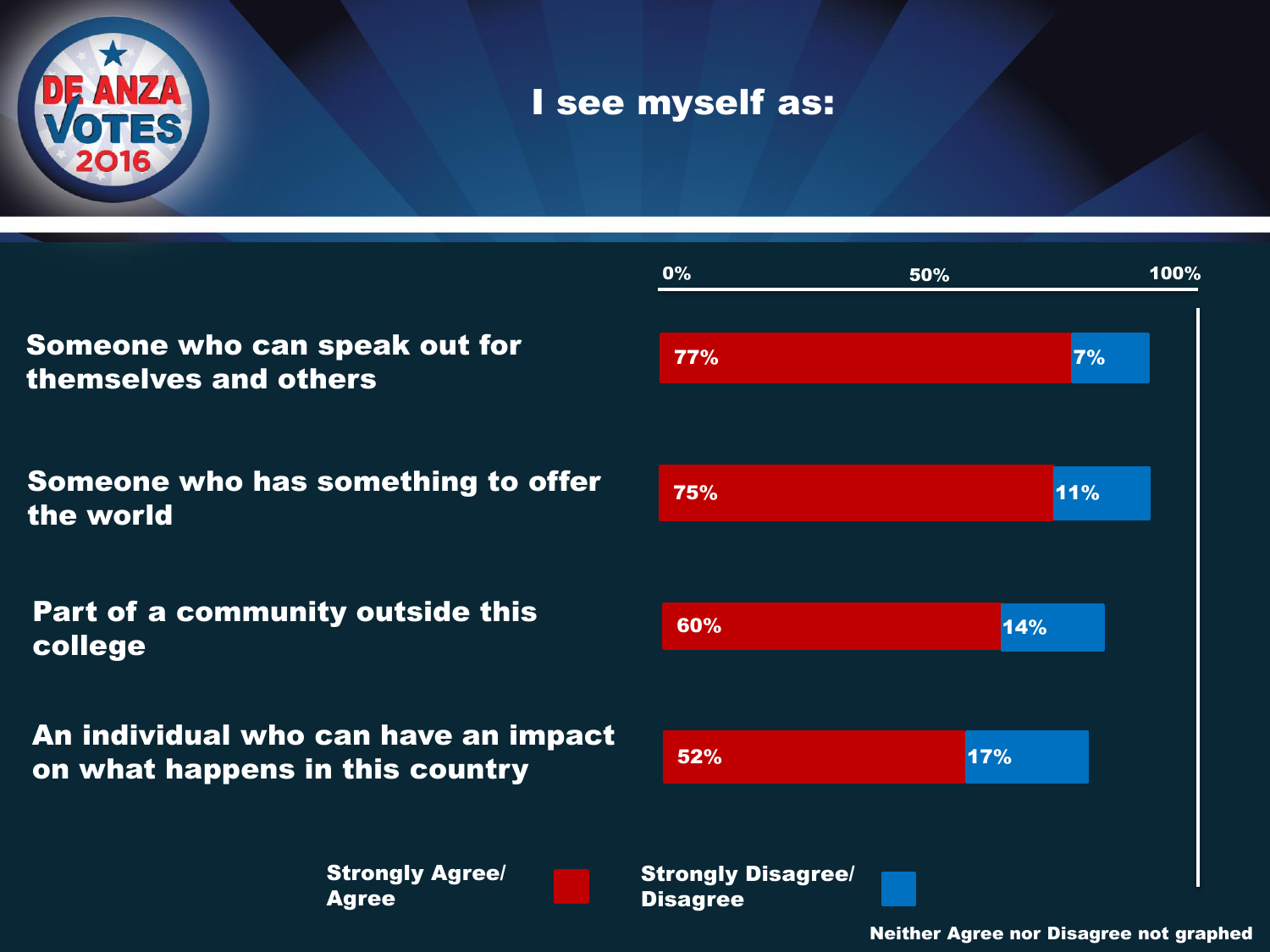

#### After leaving De Anza, how frequently do you plan to do the following?

Help others who may not be as well off as myself

Demonstrate leadership in my community or workplace

Work with others to promote social or political change

> Frequently/ Almost Always/ **Occasionally**

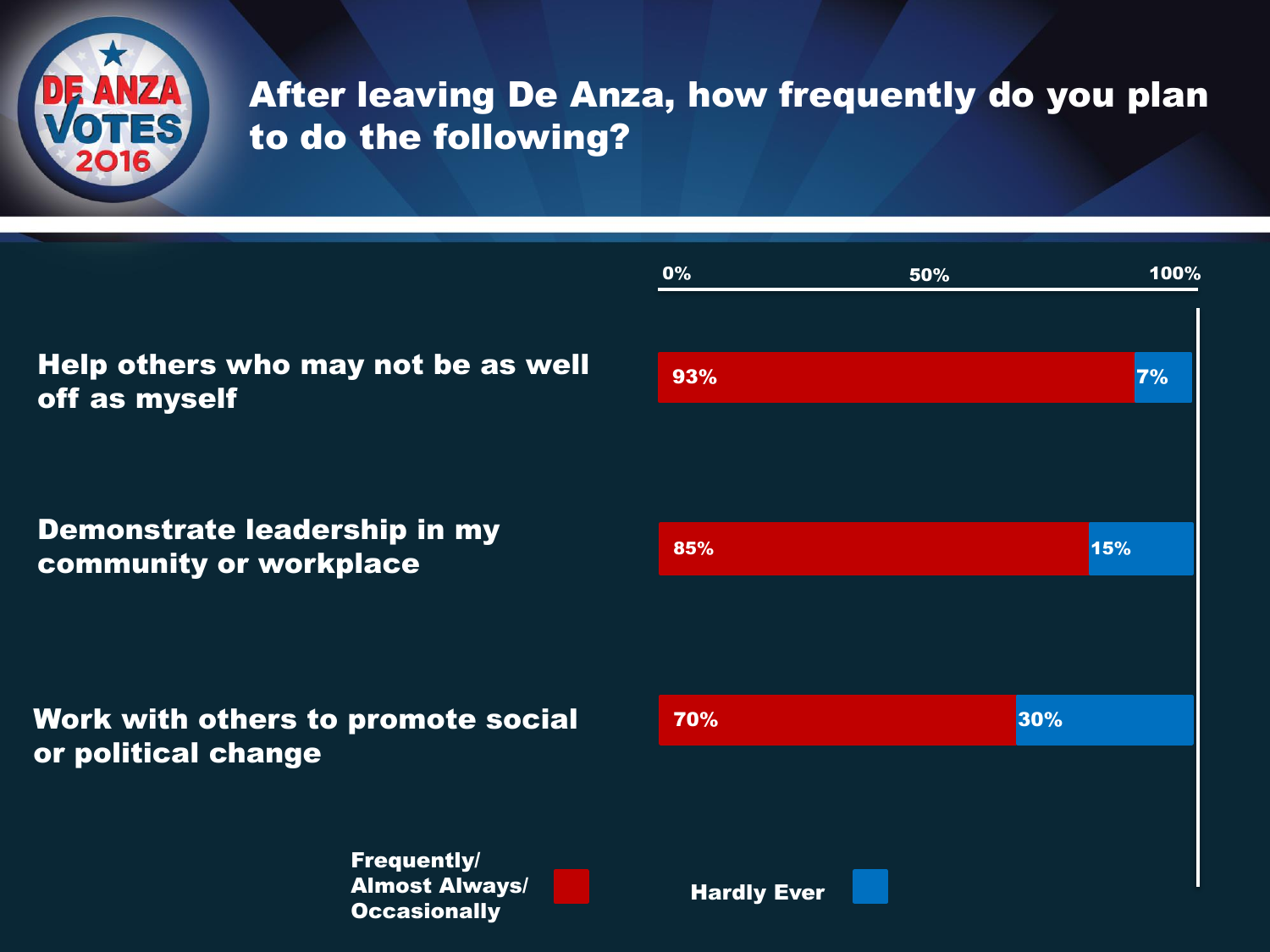

Public Associate and Bachelor's degree granting institutions, 59/728 AA institutions participated, 12/135 BA institutions participated.